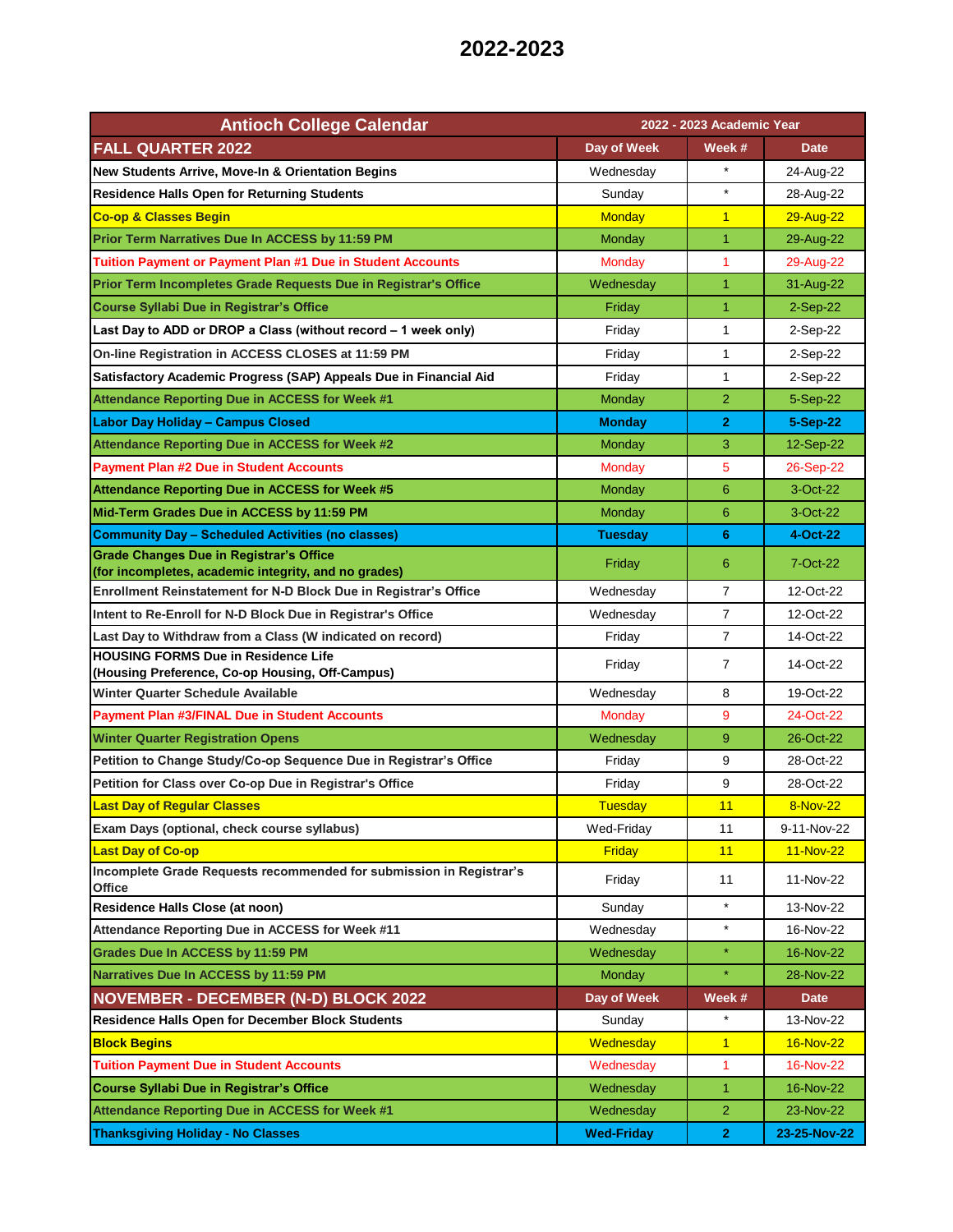| Prior Term Narratives Due In ACCESS by 11:59 PM                                                        | Monday         | 3              | 28-Nov-22    |
|--------------------------------------------------------------------------------------------------------|----------------|----------------|--------------|
| Enrollment Reinstatement for Winter Quarter Due in Registrar's Office                                  | Monday         | 4              | 5-Dec-22     |
| Intent to Re-Enroll for Winter Quarter Due in Registrar's Office                                       | Monday         | 4              | 5-Dec-22     |
| <b>Attendance Reporting Due in ACCESS for Week #2</b>                                                  | Monday         | 3              | 5-Dec-22     |
| Attendance Reporting Due in ACCESS for Week #3                                                         | Monday         | 4              | 12-Dec-22    |
| <b>Block Ends</b>                                                                                      | Friday         | $\overline{4}$ | 16-Dec-22    |
| Residence Halls Close (at noon)                                                                        | Sunday         | $\star$        | 18-Dec-22    |
| Attendance Reporting Due in ACCESS for Week #4                                                         | Wednesday      | $\star$        | 21-Dec-22    |
| Grades Due In ACCESS by 11:59 PM                                                                       | Wednesday      | $\star$        | 21-Dec-22    |
| Narratives Due In ACCESS by 11:59 PM                                                                   | <b>Monday</b>  | $\star$        | $9 - Jan-23$ |
| <b>WINTER QUARTER 2023</b>                                                                             | Day of Week    | Week #         | <b>Date</b>  |
| <b>Residence Halls Open for Returning Students</b>                                                     | Sunday         |                | 8-Jan-23     |
| <b>Co-op &amp; Classes Begin</b>                                                                       | <b>Monday</b>  | $\overline{1}$ | $9 - Jan-23$ |
| Prior Term Narratives Due In ACCESS by 11:59 PM                                                        | Monday         | 1              | 9-Jan-23     |
| <b>Tuition Payment or Payment Plan #1 Due in Student Accounts</b>                                      | <b>Monday</b>  | $\mathbf{1}$   | $9 - Jan-23$ |
| Prior Term Incompletes Grade Requests Due in Registrar's Office                                        | Wednesday      | $\overline{1}$ | 11-Jan-23    |
| <b>Course Syllabi Due in Registrar's Office</b>                                                        | Friday         | $\mathbf{1}$   | 13-Jan-23    |
| Last Day to ADD or DROP a Class (without record – 1 week only)                                         | Friday         | 1              | 13-Jan-23    |
| On-line Registration in ACCESS CLOSES at 11:59 PM                                                      | Friday         | 1              | 13-Jan-23    |
| Attendance Reporting Due in ACCESS for Week #1                                                         | <b>Monday</b>  | $\overline{2}$ | 16-Jan-23    |
| Attendance Reporting Due in ACCESS for Week #2                                                         | Monday         | 3              | 23-Jan-23    |
| <b>Martin Luther King Holiday - Campus Closed</b>                                                      | <b>Monday</b>  | 3              | 16-Jan-23    |
| <b>Payment Plan #2 Due in Student Accounts</b>                                                         | Monday         | 5              | $6$ -Feb-23  |
| Attendance Reporting Due in ACCESS for Week #5                                                         | <b>Monday</b>  | 6              | 13-Feb-23    |
| Mid-Term Grades Due in ACCESS by 11:59 PM                                                              | Monday         | 6              | 13-Feb-23    |
| <b>Community Day - Scheduled Activities (no classes)</b>                                               | <b>Tuesday</b> | 6              | 14-Feb-23    |
| <b>Grade Changes Due in Registrar's Office</b><br>(for incompletes, academic integrity, and no grades) | Friday         | 6              | 17-Feb-23    |
| Last Day to Withdraw from a Class (W indicated on record)                                              | Friday         | $\overline{7}$ | 24-Feb-23    |
| <b>HOUSING FORMS Due in Residence Life</b>                                                             | Friday         | $\overline{7}$ | 24-Feb-23    |
| (Housing Preference, Co-op Housing, Off-Campus)<br>Spring Quarter & JA Block Schedules Available       | Wednesday      | 8              | 1-Mar-23     |
| <b>Payment Plan #3/FINAL Due in Student Accounts</b>                                                   | Mondav         | 9              | 6-Mar-23     |
| Intent to Re-Enroll for Spring Quarter Due in Registrar's Office                                       | Monday         | 9              | 6-Mar-23     |
| Enrollment Reinstatement for Spring Quarter Due in Registrar's Office                                  | Monday         | 9              | 6-Mar-23     |
| <b>Spring Quarter &amp; JA Block Registration Opens</b>                                                | Wednesday      | 9              | 8-Mar-23     |
| Petition to Change Study/Co-op Sequence Due in Registrar's Office                                      | Friday         | 9              | 10-Mar-23    |
| Petition for Class over Co-op Due in Registrar's Office                                                | Friday         | 9              | 10-Mar-23    |
| <b>Last Day of Regular Classes</b>                                                                     | <b>Tuesday</b> | 11             | 21-Mar-23    |
| Exam Days (optional, check course syllabus)                                                            | Wed-Friday     | 11             | 22-24-Mar-23 |
| <b>Last Day of Co-op</b>                                                                               | Friday         | 11             | 24-Mar-23    |
| Incomplete Grade Requests recommended for submission in Registrar's<br>Office                          | Friday         | 11             | 24-Mar-23    |
| Residence Halls Close (at noon)                                                                        | Sunday         | $\star$        | 26-Mar-23    |
| <b>Attendance Reporting Due in ACCESS for Week #11</b>                                                 | Wednesday      | $\star$        | 29-Mar-23    |
| Grades Due In ACCESS by 11:59 PM                                                                       | Wednesday      | $\star$        | 29-Mar-23    |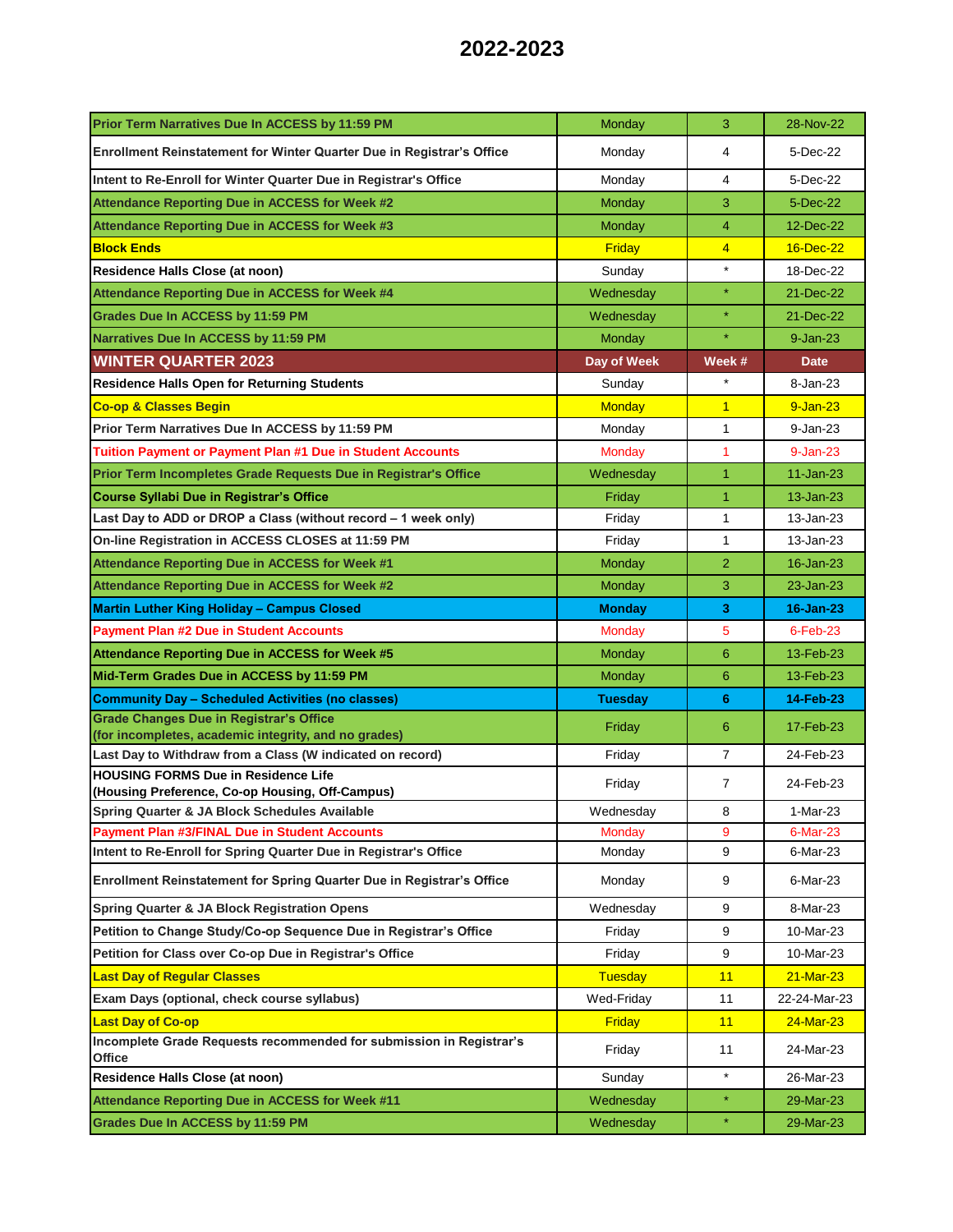| Narratives Due In ACCESS by 11:59 PM                                                                   | Monday           | ¥              | 10-Apr-23                    |
|--------------------------------------------------------------------------------------------------------|------------------|----------------|------------------------------|
| <b>SPRING QUARTER 2023</b>                                                                             | Day of Week      | Week #         | <b>Date</b>                  |
| <b>Residence Halls Open for Returning Students</b>                                                     | Sunday           |                | 9-Apr-23                     |
| <b>Co-op &amp; Classes Begin</b>                                                                       | <b>Monday</b>    | $\overline{1}$ | 10-Apr-23                    |
| Prior Term Narratives Due In ACCESS by 11:59 PM                                                        | Monday           | $\overline{1}$ | 10-Apr-23                    |
| Tuition Payment or Payment Plan #1 Due in Student Accounts                                             | Monday           | 1              | $10 -$ Apr $-23$             |
| Prior Term Incompletes Grade Requests Due in Registrar's Office                                        | Wednesday        | $\mathbf{1}$   | 12-Apr-23                    |
| Last Day to ADD or DROP a Class<br>(without record - 1 week only)                                      | Friday           | 1              | 14-Apr-23                    |
| On-line registration in ACCESS closes 11:59 PM                                                         | Friday           | $\mathbf{1}$   | 14-Apr-23                    |
| <b>Course Syllabi Due in Registrar's Office</b>                                                        | Friday           | $\overline{1}$ | 14-Apr-23                    |
| Attendance Reporting Due in ACCESS for Week #1                                                         | Monday           | $\overline{2}$ | 17-Apr-23                    |
| <b>Community Day - Scheduled Activities (no classes)</b>                                               | <b>Tuesday</b>   | $\mathbf{2}$   | 18-Apr-23                    |
| <b>Attendance Reporting Due in ACCESS for Week #2</b>                                                  | <b>Monday</b>    | 3              | 24-Apr-23                    |
| <b>Payment Plan #2 Due in Student Accounts</b>                                                         | <b>Monday</b>    | 5              | 8-May-23                     |
| <b>Attendance Reporting Due in ACCESS for Week #5</b>                                                  | Monday           | 6              | 15-May-23                    |
| Mid-Term Grades Due in ACCESS by 11:59 PM                                                              | Monday           | 6              | 15-May-23                    |
| <b>Grade Changes Due in Registrar's Office</b><br>(for incompletes, academic integrity, and no grades) | Friday           | 6              | 19-May-23                    |
| Last Day to Withdraw from a Class (W indicated on record)                                              | Friday           | $\overline{7}$ | 26-May-23                    |
| <b>HOUSING FORMS Due in Residence Life</b>                                                             | Friday           | $\overline{7}$ | 26-May-23                    |
| (Housing Preference, Co-op Housing, Off-Campus)<br><b>Memorial Day Holiday - Campus Closed</b>         | <b>Monday</b>    | 8              | 29-May-23                    |
| <b>Fall Quarter &amp; ND Block Schedules Available</b>                                                 | Wednesday        | 8              | 31-May-23                    |
| <b>Payment Plan #3/FINAL Due in Student Accounts</b>                                                   | <b>Monday</b>    | 9              | 5-Jun-23                     |
|                                                                                                        |                  |                |                              |
| Enrollment Reinstatement for J-A Block Due in Registrar's Office                                       | Monday           | 9              | 5-Jun-23                     |
| Intent to Re-Enroll for J-A Block Due in Registrar's Office                                            | Monday           | 9              | 5-Jun-23                     |
| Fall Quarter & ND Block Registration Opens                                                             | Wednesday        | 9              | 7-Jun-23                     |
| Petition to Change Study/Co-op Sequence Due in Registrar's Office                                      | Friday           | 9              | 9-Jun-23                     |
| Petition for Class over Co-op Due in Registrar's Office                                                | Friday           | 9              | 9-Jun-23                     |
| <b>Last Day of Regular Classes</b>                                                                     | Tuesday          | 11             | $20 - Jun-23$                |
| Exam Days (optional, check course syllabus)                                                            | Wed-Friday       | 11             | 21-23-Jun-23                 |
| <b>Last Day of Co-op</b><br>Incomplete Grade Requests recommended for submission in Registrar's        | Friday<br>Friday | 11<br>11       | $23 - Jun - 23$<br>23-Jun-23 |
| Office                                                                                                 |                  |                |                              |
| <b>GRADUATION 10:00 AM</b>                                                                             | <b>Saturday</b>  | 11             | 24-Jun-23                    |
| Residence Halls Close (at noon)                                                                        | Sunday           | $\star$        | 25-Jun-23                    |
| Attendance Reporting Due in ACCESS for Week #11                                                        | Wednesday        | $\star$        | 28-Jun-23                    |
| Grades Due In ACCESS by 11:59 PM                                                                       | Wednesday        | $\star$        | 28-Jun-23                    |
| Narratives Due In ACCESS by 11:59 PM                                                                   | <b>Monday</b>    |                | 10-Jul-23                    |
| JULY - AUGUST (J-A) BLOCK 2023                                                                         | Day of Week      | Week #         | <b>Date</b>                  |
| <b>Residence Halls Open for July Block Students</b>                                                    | Sunday           | $\star$        | 9-Jul-23                     |
| <b>Block Begins</b>                                                                                    | <b>Monday</b>    | $\overline{1}$ | $10 -$ Jul-23                |
| Prior Term Narratives Due In ACCESS by 11:59 PM                                                        | <b>Monday</b>    | $\mathbf{1}$   | 10-Jul-23                    |
| <b>Tuition Payment Due in Student Accounts</b>                                                         | <b>Monday</b>    | 1              | 10-Jul-23                    |
| <b>Course Syllabi Due in Registrar's Office</b>                                                        | <b>Monday</b>    | 1              | 10-Jul-23                    |
| Attendance Reporting Due in ACCESS for Week #1                                                         | <b>Monday</b>    | $\overline{2}$ | 17-Jul-23                    |